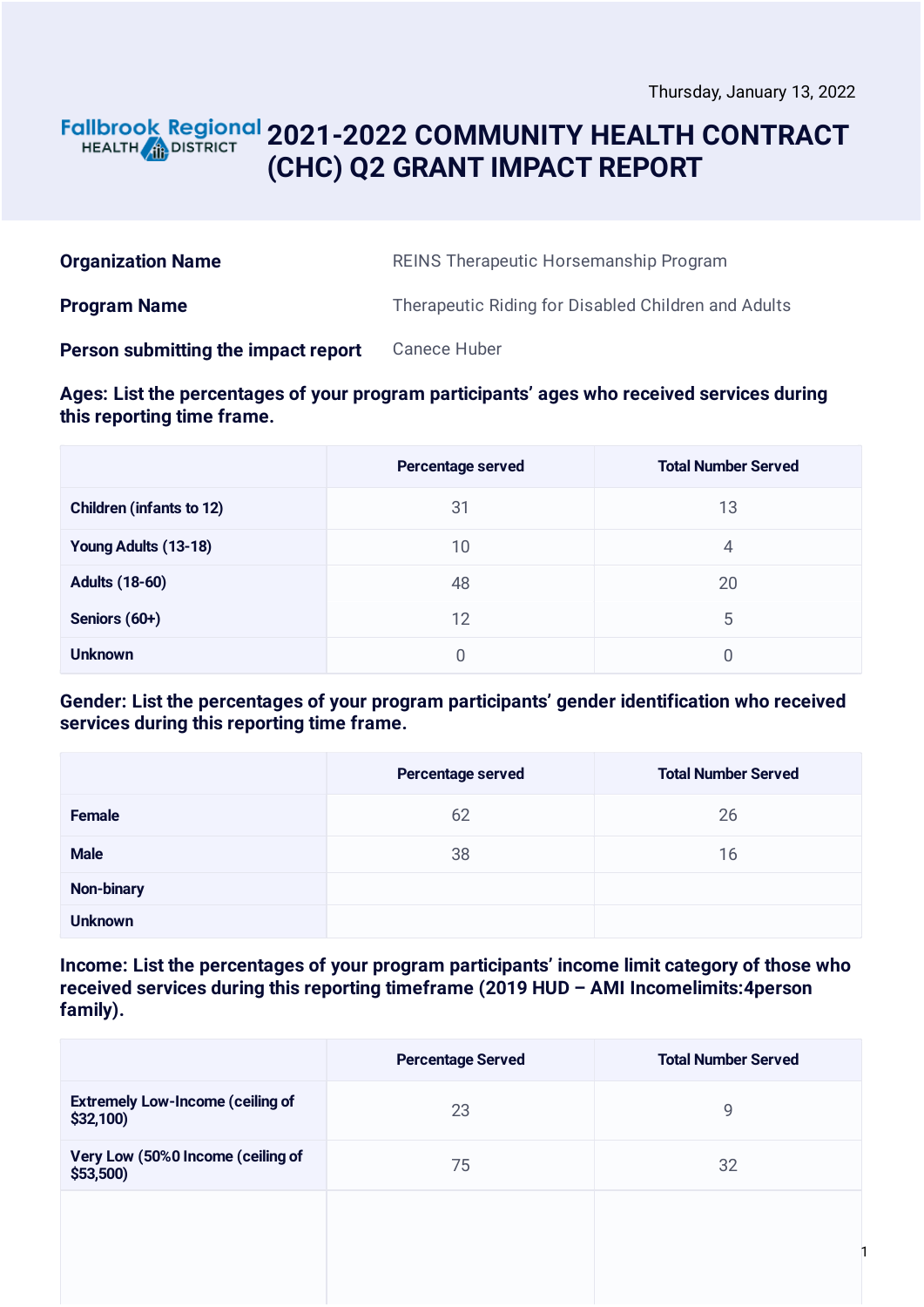|                                             | <b>Percentage Served</b> | <b>Total Number Served</b> |
|---------------------------------------------|--------------------------|----------------------------|
| Low (80%) Income (ceiling of<br>\$85,600)   | 2                        |                            |
| <b>Higher than listed limits</b>            |                          |                            |
| <b>Unknown</b>                              |                          |                            |
| <b>How many District residents directly</b> | 42                       |                            |

**benefited (participant/client)from this program:**

# **GOALS & OBJECTIVES**

#### **Goal 1 & Objectives: From your application, please provide your measurable outcomes for each of your stated objectives.**

Each rider has received a quarterly evaluation measuring their individual goals and achievements. Our 42 riders have accomplished 84% of their goals, improving speech, stability and interpersonal relationships/behaviors.

In addition to the structured goals set by each Instructor, families continue to respond with testimonials of how REINS is the most productive activity available to their family member each week.

**Goal 2 & Objectives: From your application, please provide your measurable outcomes for each of your stated objectives.**

N/A

## **PARTICIPANT SUCCESS STORY**

### **Participant Success Story:**

Joshua Hayek is almost 18 years old. Joshua's Down Syndrome brought him to REINS in 2011. He has ridden most of our horses over the years, graduating each time to a horse that allows him to be more independent in his riding abilities. Currently, Joshua is learning to trot without holding onto his saddle which requires excellent balance and confidence. We have watched Joshua grow into a wonderful, fun young man, who keeps us laughing throughout his lesson. His joy is evident the moment he arrives at REINS each week.

Joshua Hayek's parent's testimonial is included in the following video: [https://www.youtube.com/watch?v=bzBx7Tk\\_KXk&t=6s](https://www.youtube.com/watch?v=bzBx7Tk_KXk&t=6s)

## **ACKNOWLEDGEMENT**

#### **Please describe how the Fallbrook Regional Health District's investment in this program was acknowledged during this reporting timeframe.**

Fallbrook Regional Health District

November 7, 2021 Instagram: <https://www.instagram.com/p/CV--E5vJg1x/> Facebook: <https://www.facebook.com/reinsprogram/photos/a.414043565632/10157888460100633/> November 16, 2021 Instagram: [https://www.instagram.com/p/CWV\\_igmgK3t/](https://www.instagram.com/p/CWV_igmgK3t/) Facebook: <https://www.facebook.com/reinsprogram/posts/10157903148845633>